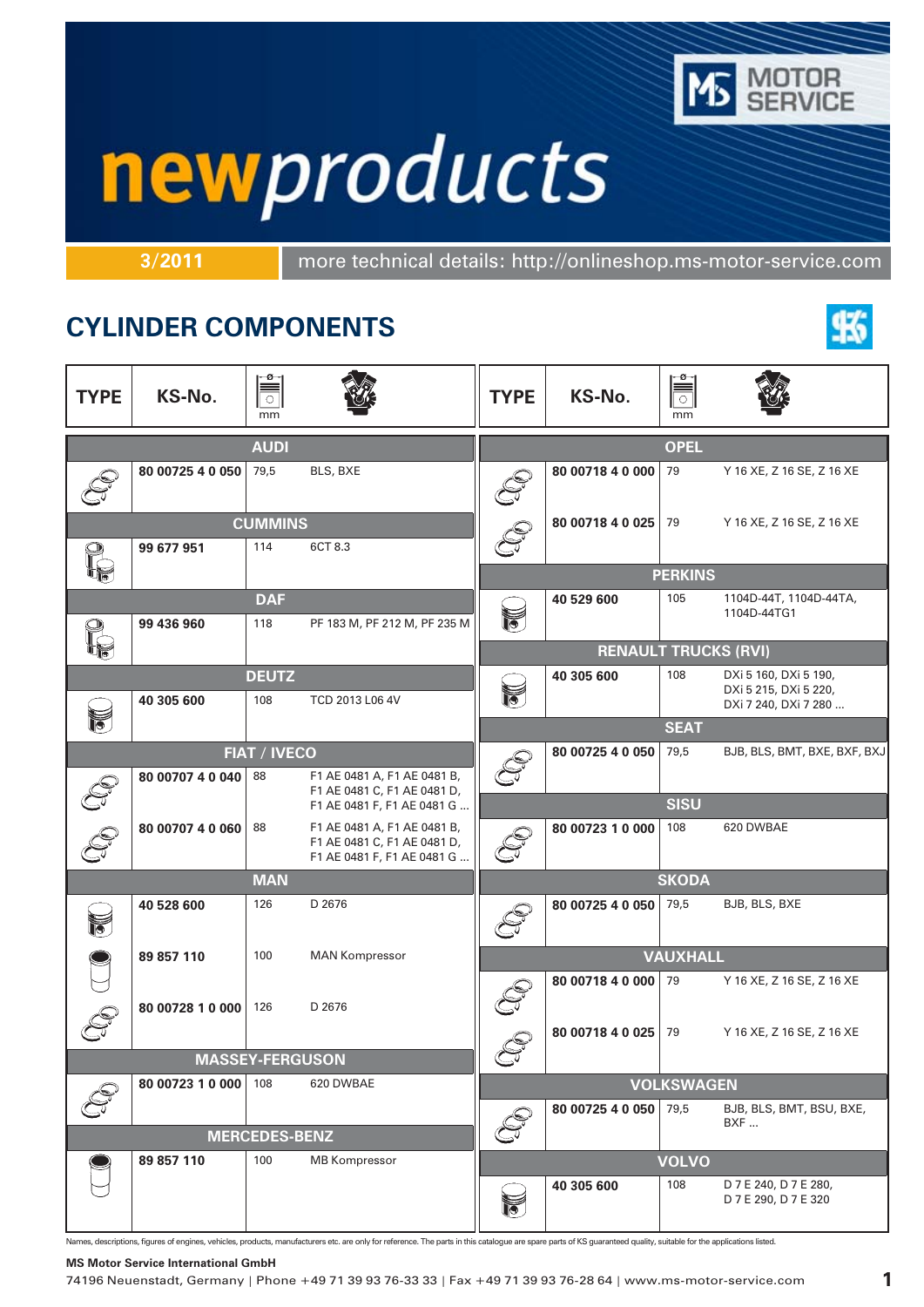# newproducts

**3/2011** more technical details: http://onlineshop.ms-motor-service.com

## **VALVE TRAIN COMPONENTS**



EngineComponents  $\alpha$  $-\alpha$  $\frac{1}{\sqrt{2}}$  $\overline{\overline{\overline{\overline{C}}}}$ **TYPE TYPE TRW-No. TRW-No.** mm mm **AUDI VOLVO331142** 79,5, 81 AAT, ABP, AEL, AFF, AFN, **92-47019** 130,175, D 12 A 420, D 12 C 420, D 12 C 460, D 12 D 420, AHU ... 131 D 12 D 460, D 12 D 500 ... **VOLVO-BM DEUTZ 81-22112** 98 BF 4 M 2013 C, BF 6 M 2013, **92-47002** 104,775 D 70 B, TD 70 A, TD 70 E, O TD 70 ES, TD 70 F, TD 70 FS ... BF 6 M 2013 C **FORD 331142** 79,5 AFN, AHU, 1Z **OPEL 291120** 77,6, 79 C 14 SEL, C 16 SEL, C 16 XE, X 14 XE, X 16 XE, X 16 XEL ... 霏 **SCANIA 105-35638** 130 DC 13.05, DC 13.06, DC 13.07, DC 13.10, DC 9.22, DC 9.29 ... **105-35639** 130 DC 13.05, DC 13.06, DC 13.07, DC 13.10, DC 9.22, DC 9.29 ... **SEAT 331142** 79,5 AFN, AHU, 1Z **TOYOTA 81-71002** 92, 94, 1HD-T, 1HZ, 2L, 2L-II, 3L 96 **VAUXHALL** 291120 77,6, 79 C 14 SEL, C 16 SEL, C 16 XE, X 14 XE, X 16 XE, X 16 XEL ... **VOLKSWAGEN 331142** 79,5, 81 ACV, AFN, AGX, AHD, AHU, AHY ... **VOLVO 331142** 81 D 5252 T **92-47002** 104,775 D 70 A, D 70 B, D 70 B/BB, D 70 CHC, D 70 CRC, MD 70 B

Names, descriptions, figures of engines, vehicles, products, manufacturers etc. are only for reference. The parts in this catalogue are spare parts of KS guaranteed quality, suitable for the applications listed.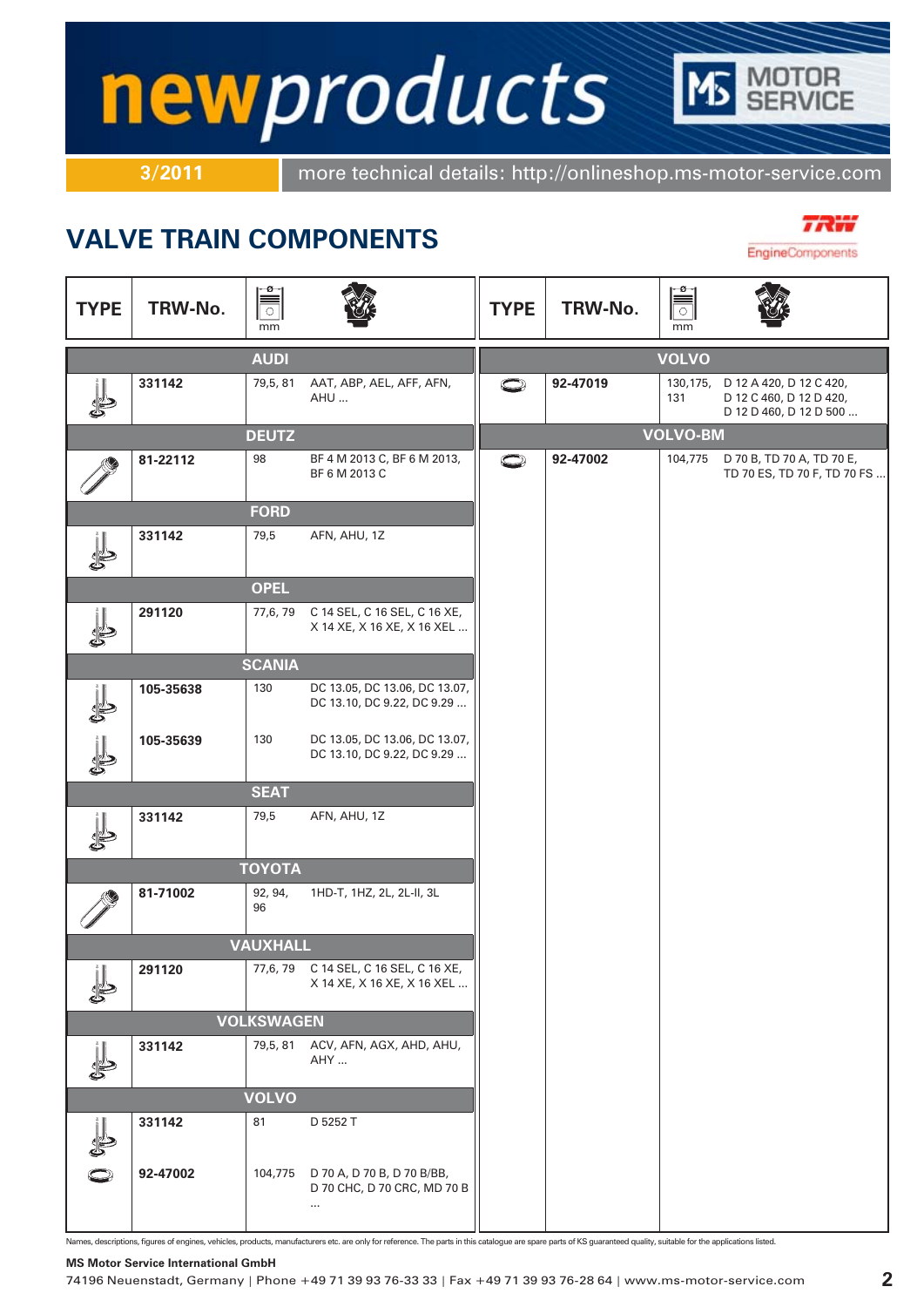# newproducts

**3/2011** more technical details: http://onlineshop.ms-motor-service.com

## **FILTERS**



TOR<br>VICE

| KS-No.<br>(Code-No.)        | <b>Manufacturer</b>                                         | <b>Application</b>                                                                                                                   | <b>OE Reference</b>      | <b>Cross Reference</b>                                                                                                                |                                                                                                      |
|-----------------------------|-------------------------------------------------------------|--------------------------------------------------------------------------------------------------------------------------------------|--------------------------|---------------------------------------------------------------------------------------------------------------------------------------|------------------------------------------------------------------------------------------------------|
|                             | air filter                                                  |                                                                                                                                      |                          |                                                                                                                                       |                                                                                                      |
| 50 014 285<br>$(4285-AC)$   | <b>CITROEN</b><br><b>PEUGEOT</b><br>團                       | BERLINGO, C4 PICASSO, PARTNER, 3008,<br>5008                                                                                         | 6447 XF                  | <b>FIAAM</b><br><b>FRAM</b><br><b>KNECHT</b><br><b>MANN &amp; HUMMEL</b><br><b>PURFLUX</b><br>VALEO                                   | PC8218-2<br>CF10536-2<br><b>LA428/S</b><br>CU3039-2<br>AH261<br>715554                               |
| 50 014 286<br>$(4286-ACC)$  | <b>CITROEN</b><br><b>PEUGEOT</b><br>⊞                       | BERLINGO, C4 PICASSO, PARTNER, 3008,<br>5008                                                                                         | 6447 XG                  | <b>BOSCH</b><br><b>FIAAM</b><br><b>FRAM</b><br><b>KNECHT</b><br><b>MANN &amp; HUMMEL</b><br><b>PURFLUX</b><br><b>TECNOCAR</b>         | 1 987 432 437<br>PCK8204-2<br>CFA10419-2<br><b>LAK428/S</b><br>CUK3039-2<br><b>AHC261</b><br>EC475-2 |
| 50 014 292<br>$(4292-AP)$   | <b>AUDI</b><br>⊞                                            | AUDI A4, AUDI A5, AUDI Q5                                                                                                            | 8K0 133 843E             | <b>FIAAM</b><br><b>FRAM</b><br><b>HENGST</b><br><b>KNECHT</b><br><b>MANN &amp; HUMMEL</b><br><b>PURFLUX</b><br><b>TECNOCAR</b><br>UFI | PA7585<br>CA10522<br>E676L01<br>LX2046<br>C32130<br>A1292<br>A2276<br>3036500                        |
| 50 014 300<br>$(4300 - AR)$ | <b>MAN</b><br><b>NEOPLAN Bus GmbH</b><br><b>SCANIA</b><br>围 | BUS, CENTROLINER, IRIZAR, K-SERIES,<br>OMNICITY, OMNIEXPRESS, PB-SERIES,<br>SERIES NG, SERIES NL, SERIES UEL,<br>TOURING, TRENDLINER | 1510905<br>81.08405.0029 | <b>HENGST</b><br><b>KNECHT</b><br><b>MANN &amp; HUMMEL</b>                                                                            | E719L<br>LX2109<br>C261100                                                                           |

Names, descriptions, figures of engines, vehicles, products, manufacturers etc. are only for reference. The parts in this catalogue are spare parts of KS guaranteed quality, suitable for the applications listed.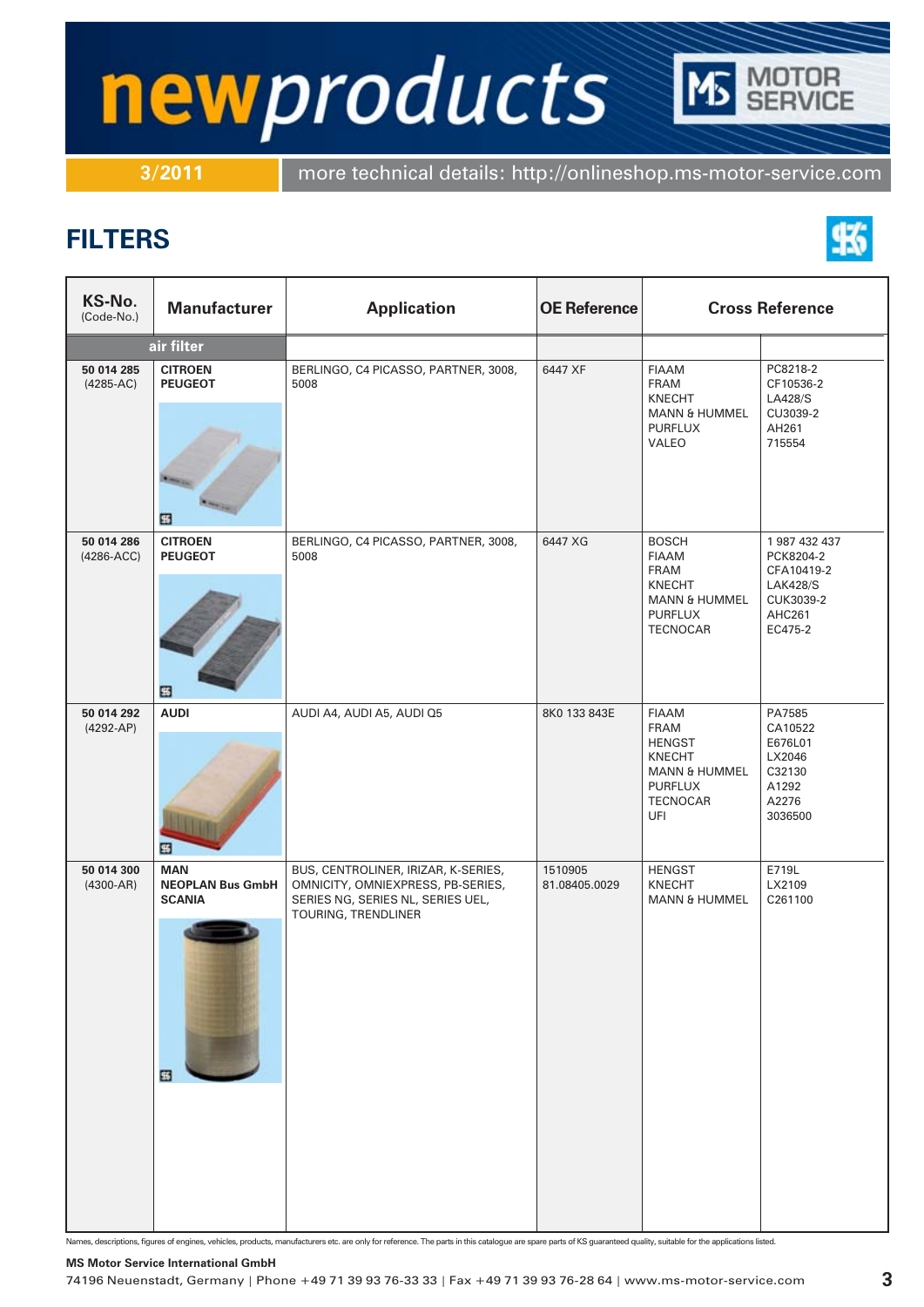# newproducts TOR<br>RVICE

**3/2011** more technical details: http://onlineshop.ms-motor-service.com

## **FILTERS**



| KS-No.<br>(Code-No.)        | <b>Manufacturer</b>                                                                                                 | <b>Application</b>                                                                                                                                                            | <b>OE Reference</b>                                                          | <b>Cross Reference</b>                                                                                                                                  |                                                                                                    |
|-----------------------------|---------------------------------------------------------------------------------------------------------------------|-------------------------------------------------------------------------------------------------------------------------------------------------------------------------------|------------------------------------------------------------------------------|---------------------------------------------------------------------------------------------------------------------------------------------------------|----------------------------------------------------------------------------------------------------|
|                             | air filter                                                                                                          |                                                                                                                                                                               |                                                                              |                                                                                                                                                         |                                                                                                    |
| 50 014 329<br>$(4329-AR)$   | <b>TOYOTA</b><br>□                                                                                                  | COROLLA IV, COROLLA V, COROLLA VI,<br>COROLLA VII, COROLLA VIII, STARLET                                                                                                      | 17801-10030<br>17801-11100                                                   | <b>BOSCH</b><br><b>FIAAM</b><br><b>FRAM</b><br><b>HENGST</b><br><b>JAPANPARTS</b><br><b>KNECHT</b><br><b>MANN &amp; HUMMEL</b><br><b>PURFLUX</b><br>UFI | 1987 429 122<br>FL6850<br>CA4940<br>E549L<br><b>FA-226S</b><br>LX729<br>C2645/1<br>A840<br>2719900 |
| 50 014 451<br>$(4451 - AR)$ | <b>CASE</b><br><b>CATERPILLAR</b><br><b>JOHN DEERE</b><br><b>KOMATSU</b><br><b>LIEBHERR</b><br><b>VOLVO-BM</b><br>⊞ | CRAWLER SERIES 300, D, DUMPER, PC,<br>SERIES A, SERIES CX, SERIES EC, SERIES G,<br>SERIES L, SERIES L 500, SERIES 300,<br>SERIES 900                                          | 11033997<br>110339975<br>142-1403<br>600-185-6120<br>737 0956<br>737 0956-03 | <b>BALDWIN</b><br>FLEETGUARD<br><b>HENGST</b><br><b>HITACHI</b><br><b>MANN &amp; HUMMEL</b>                                                             | RS3871<br>AF25468<br><b>E540LS</b><br>L4466268<br>TT220747<br>CF18190                              |
|                             | oil filter                                                                                                          |                                                                                                                                                                               |                                                                              |                                                                                                                                                         |                                                                                                    |
| 50 014 297<br>$(4297-OS)$   | <b>AUDI</b><br><b>SEAT</b><br><b>SKODA</b><br><b>VOLKSWAGEN</b><br>围                                                | ALHAMBRA, ALTEA, AUDI A3, AUDI A4,<br>AUDI A5, AUDI Q5, AUDI TT, AUDI TTS, EOS,<br>EXEO, GOLF VI, LEON, OCTAVIA, PASSAT,<br>SCIROCCO, SHARAN, SUPERB, TIGUAN,<br>TOLEDO, YETI | 06H 115 403<br>06H 115 561<br>06J 115 403 C<br>06J 115 561 B                 | <b>BOSCH</b><br><b>MANN &amp; HUMMEL</b><br>UFI                                                                                                         | F026 407 080<br>W719/45<br>2349300                                                                 |

Names, descriptions, figures of engines, vehicles, products, manufacturers etc. are only for reference. The parts in this catalogue are spare parts of KS guaranteed quality, suitable for the applications listed.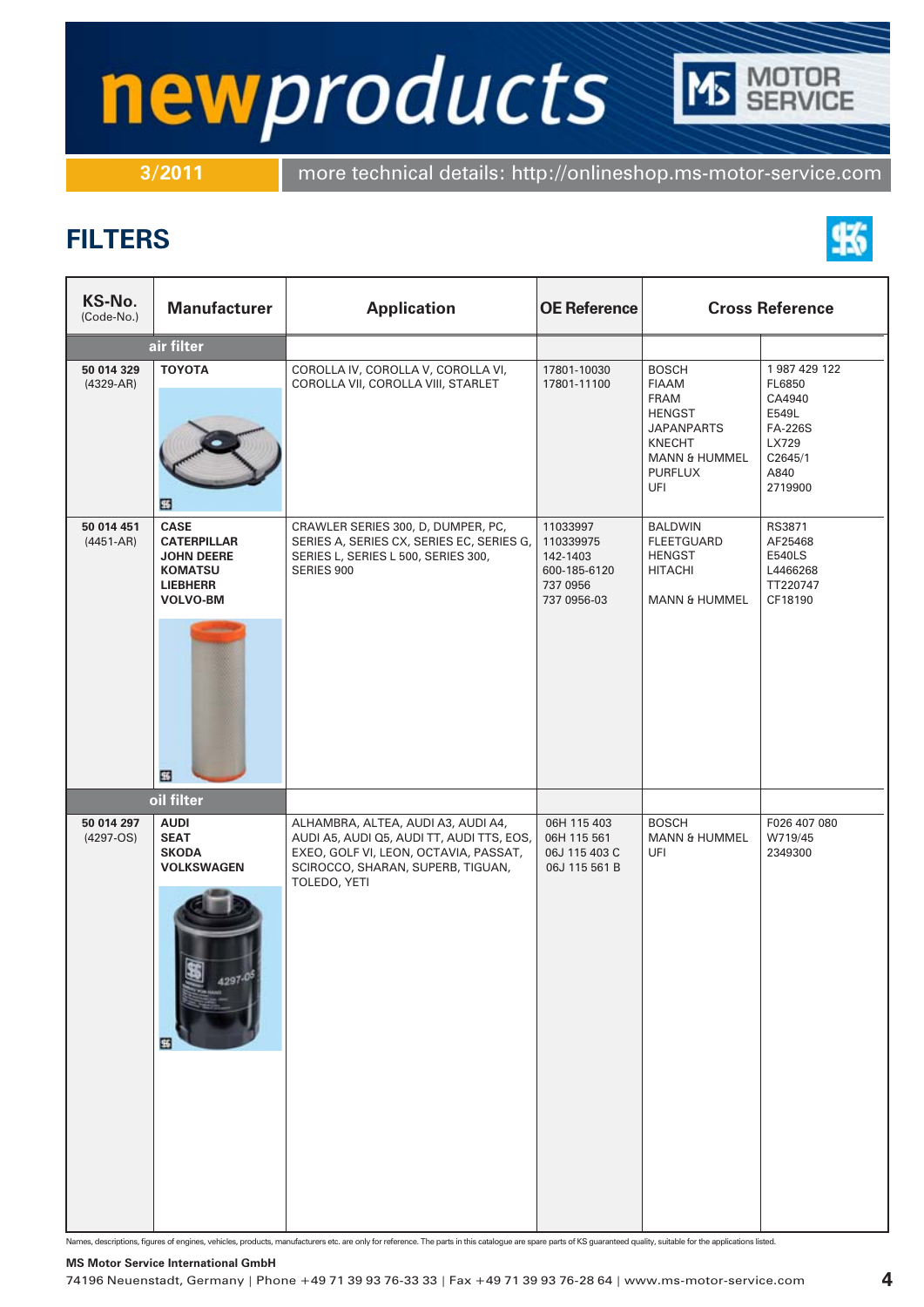# newproducts TOR<br>VICE

**3/2011** more technical details: http://onlineshop.ms-motor-service.com

### **FILTERS**



| KS-No.<br>(Code-No.)      | <b>Manufacturer</b>                       | <b>Application</b>                                                                                                                                                            | <b>OE Reference</b>                                        | <b>Cross Reference</b>                                                                                                                                |                                                                                                                           |
|---------------------------|-------------------------------------------|-------------------------------------------------------------------------------------------------------------------------------------------------------------------------------|------------------------------------------------------------|-------------------------------------------------------------------------------------------------------------------------------------------------------|---------------------------------------------------------------------------------------------------------------------------|
|                           | oil filter                                |                                                                                                                                                                               |                                                            |                                                                                                                                                       |                                                                                                                           |
| 50 014 332<br>$(4432-OS)$ | <b>JOHN DEERE</b><br><b>LIEBHERR</b><br>⊞ | POWERSYSTEMS 4000,<br>POWERSYSTEMS 6000, SERIES CTS,<br>SERIES CWS, SERIES D, SERIES L 500,<br>SERIES WTS, SERIES 2000, SERIES 3000,<br>SERIES 5000, SERIES 6000, SERIES 7000 | CT 60 05 021 346<br>RE 59 754<br>60 05 021 346<br>709 0065 | <b>BALDWIN</b><br><b>FLEETGUARD</b><br><b>HENGST</b><br><b>MANN &amp; HUMMEL</b>                                                                      | B7125<br>LF3703<br>H26W01<br>W925                                                                                         |
| 50 014 450<br>$(4450-OS)$ | <b>CUMMINS</b><br>國                       |                                                                                                                                                                               | 3310169                                                    | <b>BALDWIN</b><br><b>FLEETGUARD</b>                                                                                                                   | B7396<br>LF3325                                                                                                           |
|                           | fuel filter                               |                                                                                                                                                                               |                                                            |                                                                                                                                                       |                                                                                                                           |
| 50 014 295<br>(4295-FP)   | <b>RENAULT</b><br>國                       | MÉGANE II, SCÉNIC II                                                                                                                                                          | 82 00 186 217                                              | <b>BOSCH</b><br><b>FIAAM</b><br><b>FRAM</b><br><b>HENGST</b><br><b>KNECHT</b><br><b>MANN &amp; HUMMEL</b><br><b>PURFLUX</b><br><b>TECNOCAR</b><br>UFI | 0 450 906 469<br>FP5764<br>P10048<br><b>H270WK</b><br><b>KL432</b><br>WK939/4<br><b>FCS720</b><br><b>RN257</b><br>2401400 |
| 50 014 296<br>$(4296-FP)$ | <b>RENAULT</b><br><b>□</b>                | MÉGANE II, SCÉNIC II                                                                                                                                                          | 77 01 061 577<br>82 00 186 218                             | DELPHI<br><b>MANN &amp; HUMMEL</b>                                                                                                                    | <b>HDF917</b><br>WK939/10x                                                                                                |

Names, descriptions, figures of engines, vehicles, products, manufacturers etc. are only for reference. The parts in this catalogue are spare parts of KS guaranteed quality, suitable for the applications listed.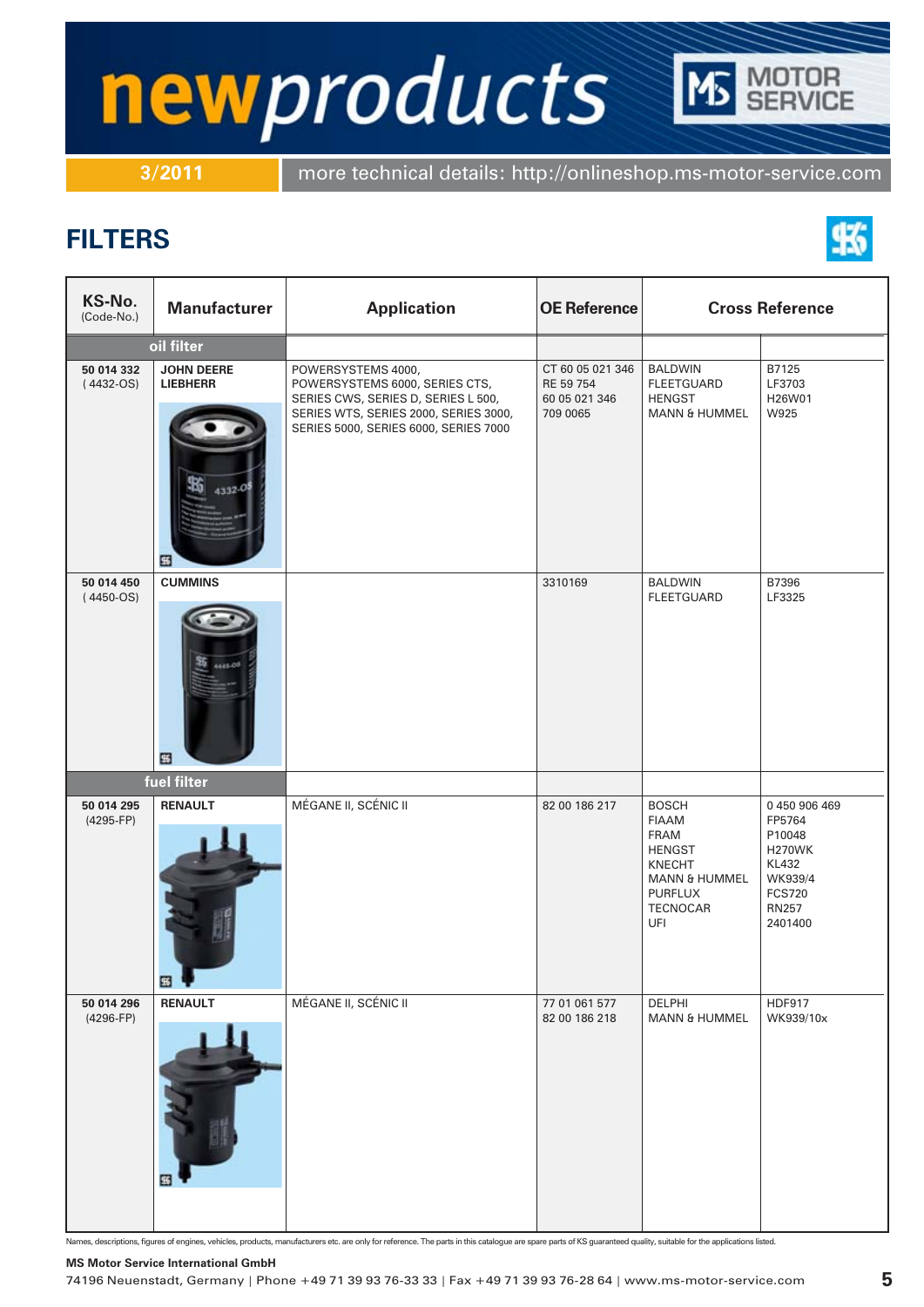# newproducts TOR<br>VICE

**3/2011** more technical details: http://onlineshop.ms-motor-service.com

## **FILTERS**



| KS-No.<br>(Code-No.)      | <b>Manufacturer</b>                          | <b>Application</b> | <b>OE Reference</b>                                      | <b>Cross Reference</b>                                                                                  |                                                                           |
|---------------------------|----------------------------------------------|--------------------|----------------------------------------------------------|---------------------------------------------------------------------------------------------------------|---------------------------------------------------------------------------|
|                           | fuel filter                                  |                    |                                                          |                                                                                                         |                                                                           |
| 50 014 313<br>$(4313-FS)$ | <b>RENAULT</b><br>國                          | CLIO III, MODUS    | 82 00 294 143<br>82 00 447 197                           | <b>BOSCH</b><br>FRAM<br>KNECHT<br><b>MANN &amp; HUMMEL</b><br><b>PURFLUX</b><br><b>TECNOCAR</b>         | 0450906473<br>P10449<br>KL469<br>WK939/3<br><b>FCS751</b><br><b>RN259</b> |
| 50 014 316<br>$(4316-FS)$ | <b>CATERPILLAR</b><br><b>JOHN DEERE</b><br>國 |                    | 25014274<br>3576059<br>6438839<br>853535036<br>9Y4417    | A C DELCO<br><b>BALDWIN</b><br>FLEETGUARD<br><b>HENGST</b><br><b>KNECHT</b><br><b>MANN &amp; HUMMEL</b> | TP915D<br>BF5800<br>FF5207<br><b>H185WK</b><br>KC216<br>WK962/11          |
| 50 014 331<br>$(4331-FS)$ | <b>JOHN DEERE</b><br>國                       |                    | RE 501113<br>25014342<br>6438839<br>6438840<br>853535034 | A C DELCO<br><b>BALDWIN</b><br><b>FLEETGUARD</b><br><b>HENGST</b><br>KNECHT<br><b>MANN &amp; HUMMEL</b> | <b>TP916D</b><br>BF5810<br>FF5206<br><b>H180WK</b><br>KC215<br>WK950/12   |

Names, descriptions, figures of engines, vehicles, products, manufacturers etc. are only for reference. The parts in this catalogue are spare parts of KS guaranteed quality, suitable for the applications listed.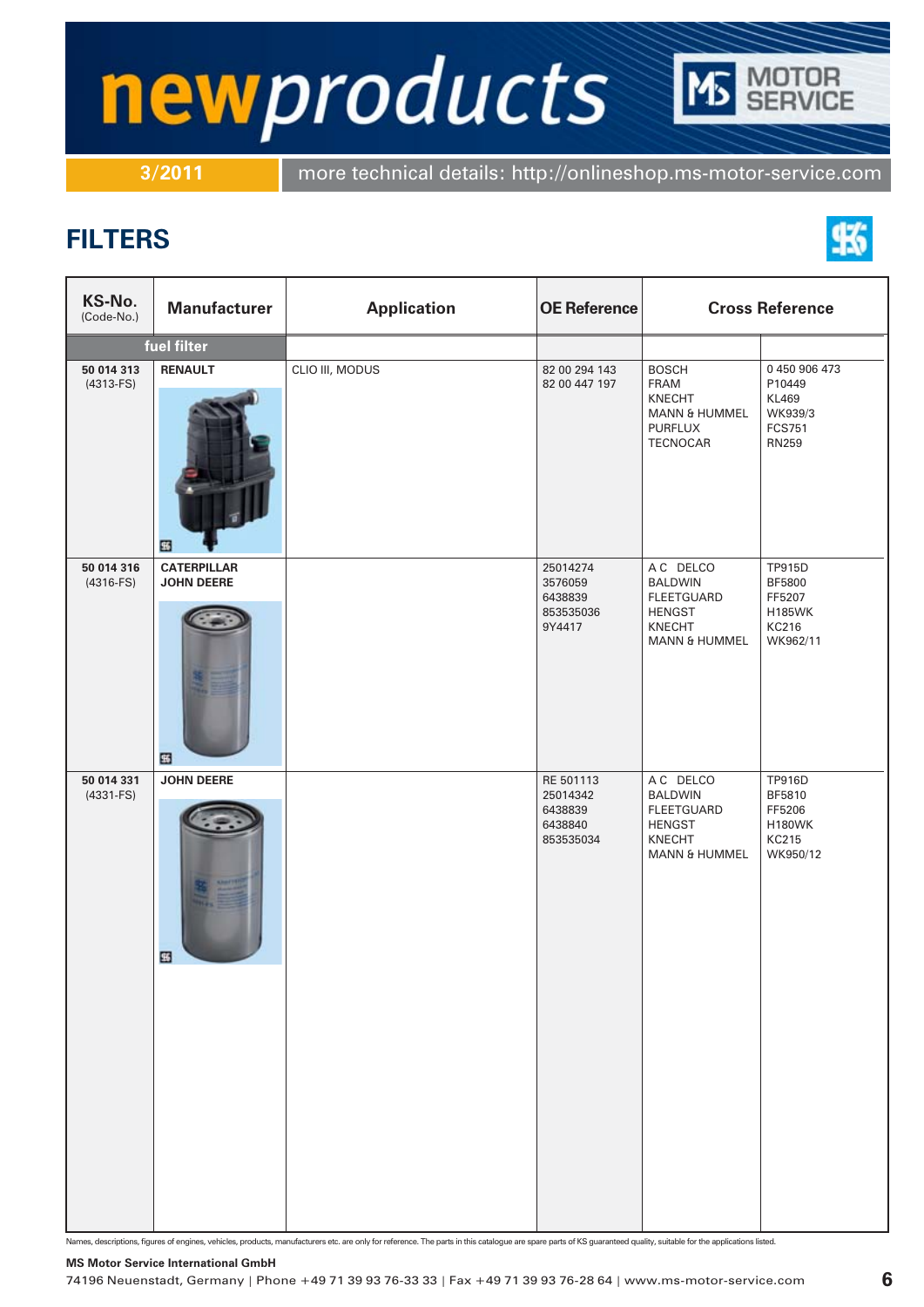# newproducts TOR<br>VICE

**3/2011** more technical details: http://onlineshop.ms-motor-service.com

## **FILTERS**



| KS-No.<br>(Code-No.)        | <b>Manufacturer</b>                                                                                                                                  | <b>Application</b>                                                                                                                                                                                                                                     | <b>OE Reference</b>                                                                                                                        |                                                                                                          | <b>Cross Reference</b>                                            |
|-----------------------------|------------------------------------------------------------------------------------------------------------------------------------------------------|--------------------------------------------------------------------------------------------------------------------------------------------------------------------------------------------------------------------------------------------------------|--------------------------------------------------------------------------------------------------------------------------------------------|----------------------------------------------------------------------------------------------------------|-------------------------------------------------------------------|
|                             | fuel filter                                                                                                                                          |                                                                                                                                                                                                                                                        |                                                                                                                                            |                                                                                                          |                                                                   |
| 50 014 441<br>$(4441 - FC)$ | <b>INGERSOLL-RAND</b><br><b>JOHN DEERE</b><br><b>KOMATSU</b><br><b>KUBOTA</b><br><b>MASSEY-FERGUSON</b><br><b>NEW HOLLAND</b>                        | EXCAVATORS/BAGGER, LOADER/<br>KOMPAKTLADER, PAVERS/<br>STRASSENFERTIGER, PC, SERIES L,<br>SERIES M, SERIES T, SERIES TC,<br>SERIES 1000, SERIES 1200, SERIES 1400,<br>SERIES 1500, SERIES 1600, SERIES 1900,<br>SERIES 2000, SERIES 3000, SERIES 4000, | D460362<br>T111383<br>YM1290055650<br>YM12910055650<br>12910055650<br>1552142160<br>1552143160                                             | <b>BALDWIN</b><br><b>FLEETGUARD</b><br><b>HENGST</b><br><b>KNECHT</b>                                    | PF717<br>FF5103<br>E77KP<br>KX185                                 |
|                             | 國                                                                                                                                                    | SERIES 800, SERIES 900                                                                                                                                                                                                                                 | 1556787461<br>204150A1<br>2910055650<br>89002438                                                                                           |                                                                                                          |                                                                   |
| 50 014 447<br>$(4447-FS)$   | <b>HYUNDAI</b><br><b>INGERSOLL-RAND</b><br><b>KOMATSU</b><br><b>LIEBHERR</b><br><b>MASSEY-FERGUSON</b><br><b>NEW HOLLAND</b><br><b>VOLVO-BM</b><br>國 | D, HA, PC, SERIES EC, SERIES HL,<br>SERIES HP (COMPRESSORS), SERIES L,<br>SERIES PR, SERIES ROBOX,<br>SERIES VHP (COMPRESSORS), SERIES XP/<br>XHP (COMPRESSORS), SERIES 1800,<br>SERIES 1900, SERIES 2000, SERIES 900,<br><b>SERIES 9000</b>           | <b>PMFS1212</b><br>1240483-H1<br>1537 614<br>3308638<br>3315843<br>36849<br>5000 987<br>6019 967<br>736 4111<br>86.77940.0377<br>991215843 | <b>BALDWIN</b><br><b>FLEETGUARD</b><br><b>HENGST</b><br><b>KNECHT</b><br><b>MANN &amp; HUMMEL</b><br>UFI | BF1212<br>FS1212<br><b>H169WK</b><br>KC192<br>WK950/16<br>2431300 |
| 50 014 448<br>$(4448-FS)$   | <b>CASE</b><br><b>INGERSOLL-RAND</b><br><b>KÄSSBOHRER</b><br><b>KOMATSU</b><br>⊞                                                                     | PC, PISTENBULLY, PW,<br>SERIES P (COMPRESSORS),<br><b>SERIES 500 FORKLIFT</b>                                                                                                                                                                          | J931063<br>3286503<br>3843760<br>3903202<br>3931062<br>6732-71-6111<br>6732-71-6310<br>6733-71-9110                                        | <b>BALDWIN</b><br><b>FLEETGUARD</b><br><b>KNECHT</b><br><b>MANN &amp; HUMMEL</b>                         | BF1226<br>FS1251<br><b>KC190</b><br>WK716/2x                      |

Names, descriptions, figures of engines, vehicles, products, manufacturers etc. are only for reference. The parts in this catalogue are spare parts of KS guaranteed quality, suitable for the applications listed.